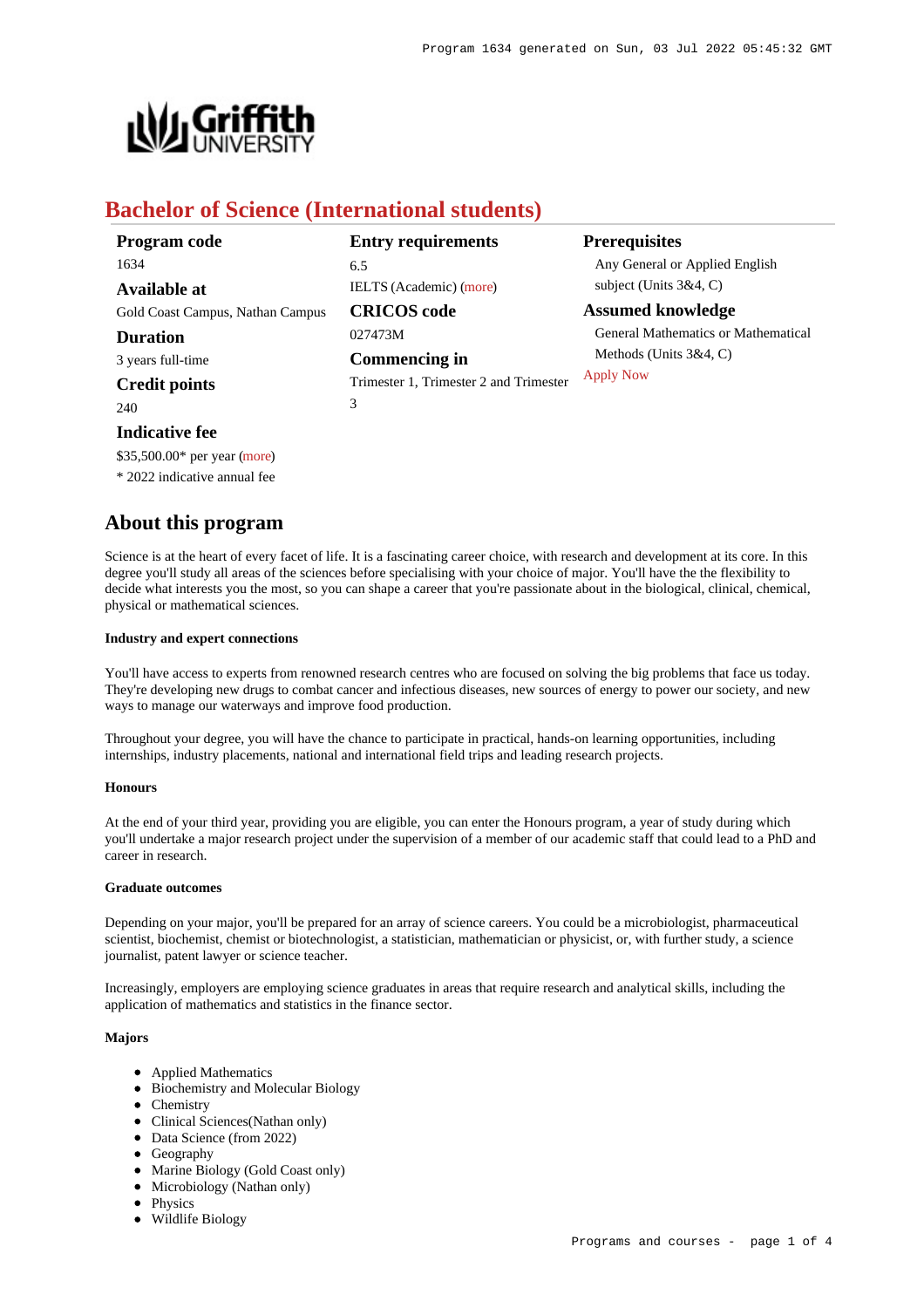• Archaeology (Nathan only) (from 2021)

### **Flexibility**

Take control of your time - This degree has intakes in Trimester 1, 2 and 3. So, whenever you're ready to study, we're ready to get you started.

### **Global mobility**

An array of inspiring overseas study opportunities, ranging from a few weeks to a year, are available for students in this degree. Find out more about [going global at Griffith](https://www.griffith.edu.au/go-global).

## [My attendance during the program](https://www148.griffith.edu.au/programs-courses/Program/1634/Overview/International#attendance)

**Attendance information**

### **Studying amid COVID-19**

The University's Mandatory COVID-19 Vaccination or Testing policy is under review and consultation and will be suspended from 14/4/2022. Please visit [Studying amid COVID-19](https://www.griffith.edu.au/coronavirus/studying-amid-covid-19) for more information.

The Bachelor of Science is offered full-time on-campus.

As a full-time student you will generally attend 15-25 hours of scheduled classes per week throughout the trimester. Classes may be scheduled during the day and evening throughout the week.

If you are an International student on a student visa, you must ensure that you enrol in a way that will allow you to complete your enrolment within the expected program duration as stated on your Confirmation of Enrolment (CoE).

### **Work-integrated learning**

Work-integrated learning activities integrate theoretical learning with its application in the workplace. The inclusion of workintegrated learning activities in this degree program demonstrates Griffith's commitment to preparing its graduates for success in their working life.

This program has incorporated workplace-authentic practical activities, undertaken in the field or laboratory, or actual workintegrated learning as an integral component of the capstone course, providing opportunity for students to complete their studies in an industry placement, as part of a formal Research Centre or as a working member of a research group.

### [My career opportunities](https://www148.griffith.edu.au/programs-courses/Program/1634/Overview/International#opportunities)

**My career opportunities**

## **Key employment sectors\***

- Environment
- Pharmaceutical
- Biomedicine

#### **Potential job outcomes**

- Environment consultant
- Environmental scientist
- Microbiologist
- Pharmaceutical scientist
- Biotechnologist
- Physicist

You may also choose to undertake a fourth-year research Honours degree that can lead to a PhD and a fulfilling career in research.

\*Source: [Australian Government Job Outlook](https://joboutlook.gov.au/)

## [Program accreditation](https://www148.griffith.edu.au/programs-courses/Program/1634/Overview/International#accreditation)

## **Program accreditation**

Accreditation will vary depending upon your choice of major:

- Chemistry is accredited by the [Royal Australian Chemical Institute](https://www.raci.org.au/).
- Physics is accredited by the [Australian Institute of Physics](http://www.aip.org.au/info/).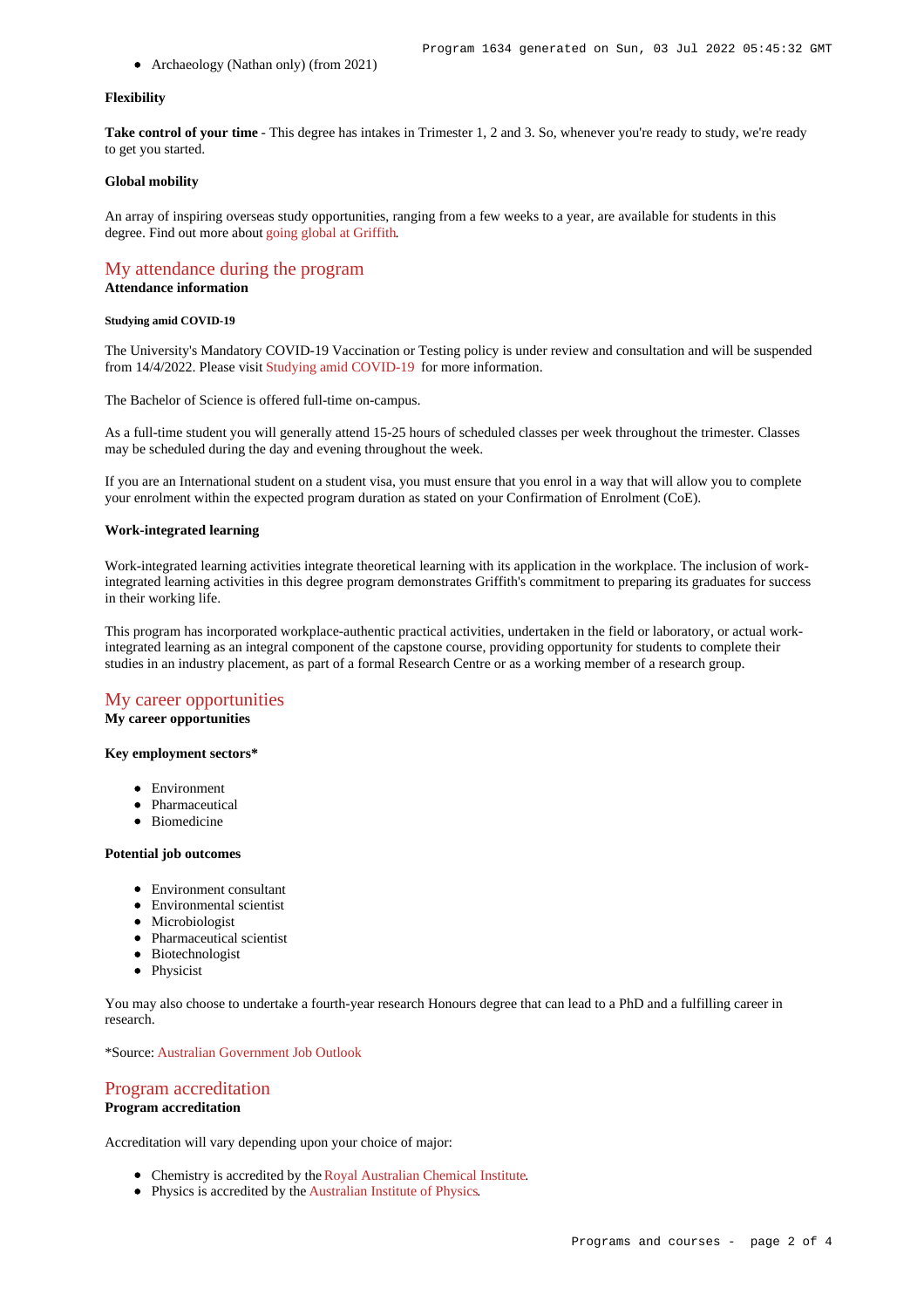## Professional recognition

## **Professional recognition**

As a graduate of the Bachelor of Science, you will (depending upon your major) be eligible for membership of the following professional bodies:

- **[Ausbiotech Limited](http://www.ausbiotech.org/)**
- [Australian Mathematical Society](http://www.austms.org.au/)
- [Australian and New Zealand Society for Cell and Development Biology](http://www.anzscdb.org/)
- [Australian Institute of Food Science and Technology](http://www.aifst.asn.au/)
- [Australian Society for Biochemistry and Molecular Biology](https://www.asbmb.org.au/)
- [Australian Society for Medical Research](http://www.asmr.org.au/)
- [Australian Society of Plant Scientists](http://www.asps.org.au/)
- [Royal Australian Chemical Institute](https://www.raci.org.au/)
- [Australian Institute of Physics](http://www.aip.org.au/info/)

## [What are the fees?](https://www148.griffith.edu.au/programs-courses/Program/1634/Overview/International#fees)

**International students**

An International student is one who is not:

- an Australian or New Zealand citizen or
- a person who has Australian permanent resident status.

#### **Indicative annual tuition fee**

The indicative annual tuition fee is calculated based on a standard full-time study load which is usually 80 credit points (two full-time trimesters).

The indicative annual tuition fee is based on current conditions and available data and should only be used as a guide. These fees are reviewed annually and are subject to change.

### **Tuition fees**

- An International student pays tuition fees.
- Students are liable for tuition fees for the courses they are enrolled in as at the census date.
- The tuition fee for students who commence their program prior to 2014 is charged according to the approved program fee for the trimester in which the student commenced the program.
- The tuition fee for students who commence their program from 2014 onwards is charged according to the approved program fee for the trimester in which the student is enrolled.

### **Program fees for the Bachelor of Science (1634)**

Fees for this program can be found on the Programs and Courses website in the "Overview and fees" section. Select your commencing year to view your fees.

### **Changing programs**

If an International student changes to a different program they will be subject to the approved program fee for the trimester in which they are enrolled.

### **Permanent resident status**

If an **undergraduate student** obtains permanent resident status in Australia after commencing study in a program, and the student can provide evidence of permanent resident status prior to the census date (of the trimester in which they are enrolled), the student will be provided with a domestic fee-paying place.

The student may then apply for a Commonwealth supported place at the next admission period provided that the student satisfies the conditions for transfer from a domestic fee-paying place to a Commonwealth supported place as set out in the [Undergraduate Programs Admission Policy](http://policies.griffith.edu.au/pdf/Undergraduate Programs Admission Policy.pdf).

If a **postgraduate student** obtains permanent resident status in Australia after commencing study in a program, and the student can provide evidence of permanent resident status prior to the census date (of the trimester in which they are enrolled), the student will automatically be considered for a Commonwealth supported place (subject to availability) or a domestic feepaying place as applicable for the program.

If a **research student** obtains permanent resident status in Australia after commencing study in a program, and the student can provide evidence of permanent resident status prior to the census date (of the trimester in which they are enrolled), the student will automatically be considered for a Commonwealth Government Research Training Program (RTP) Fee Offset or a domestic fee-paying place as applicable for the program.

#### **Further information**